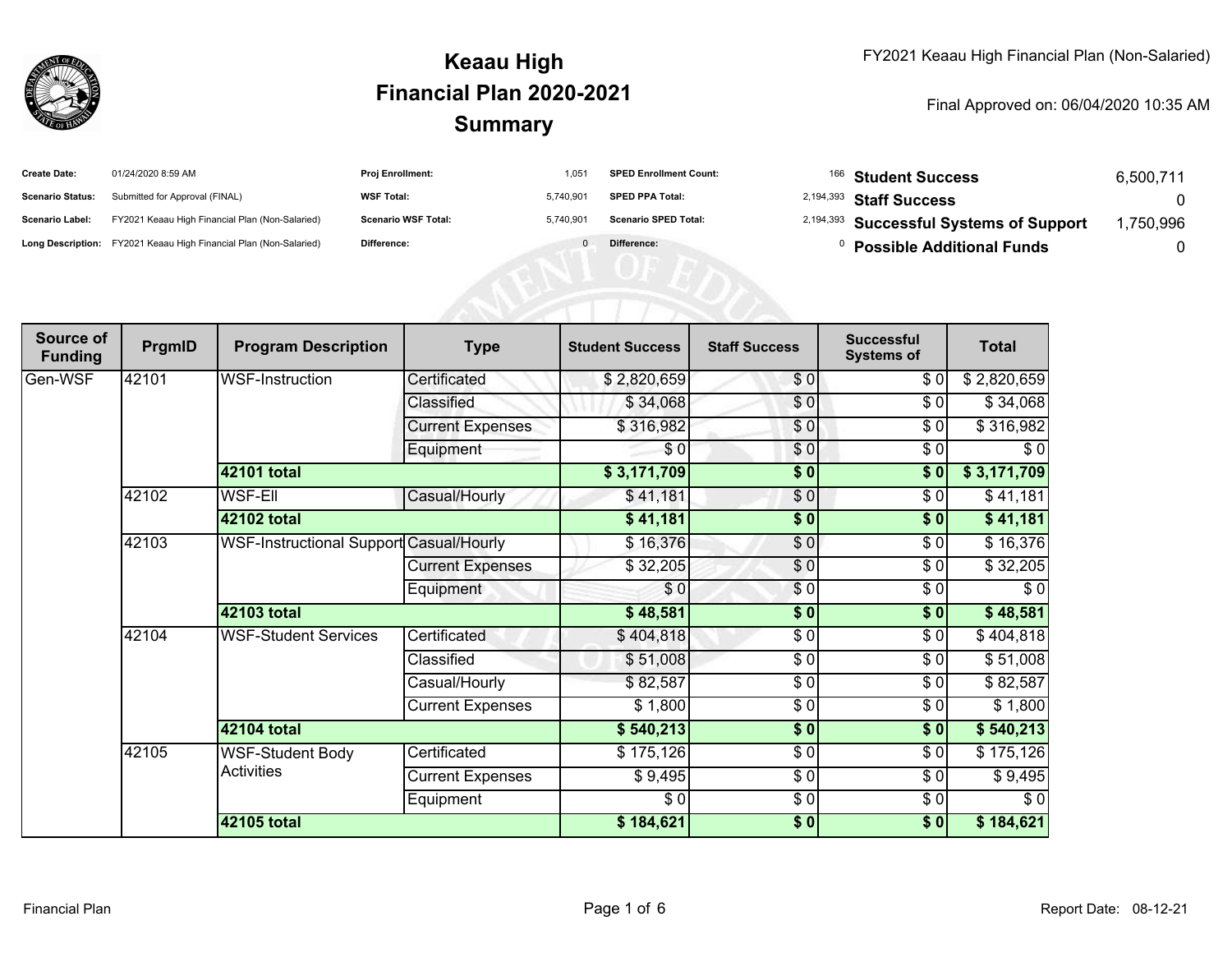

| Source of<br><b>Funding</b> | PrgmID   | <b>Program Description</b>                      | <b>Type</b>             | <b>Student Success</b> | <b>Staff Success</b> | <b>Successful</b><br><b>Systems of</b> | <b>Total</b>     |
|-----------------------------|----------|-------------------------------------------------|-------------------------|------------------------|----------------------|----------------------------------------|------------------|
| Gen-WSF                     | 42112    | <b>WSF-School</b><br>Administration             | Certificated            | \$0                    | \$0                  | \$516,716                              | \$516,716        |
|                             |          |                                                 | Classified              | $\overline{\$0}$       | $\overline{S}0$      | \$475,550                              | \$475,550        |
|                             |          |                                                 | <b>Current Expenses</b> | $\sqrt{6}$             | $\overline{30}$      | \$206,003                              | \$206,003        |
|                             |          |                                                 | Equipment               | \$0                    | $\overline{30}$      | $\overline{\$0}$                       | $\overline{\$0}$ |
|                             |          | <b>42112 total</b>                              |                         | $\overline{\$0}$       | $\overline{\$0}$     | \$1,198,269                            | \$1,198,269      |
|                             | 42113    | <b>WSF-School Facility</b>                      | Classified              | \$0                    | $\sqrt{6}$           | \$495,083                              | \$495,083        |
|                             |          | <b>Services</b>                                 | Casual/Hourly           | $\overline{\$0}$       | \$0                  | \$24,644                               | \$24,644         |
|                             |          |                                                 | <b>Current Expenses</b> | \$0                    | \$0                  | \$32,000                               | \$32,000         |
|                             |          |                                                 | Equipment               | \$0                    | \$0                  | $\overline{\$0}$                       | $\overline{\$0}$ |
|                             |          | <b>42113 total</b>                              |                         | $\overline{\$0}$       | $\overline{\$0}$     | \$551,727                              | \$551,727        |
|                             | 42114    | <b>WSF-Protocol Fund</b>                        | <b>Current Expenses</b> | \$0                    | \$0                  | \$1,000                                | \$1,000          |
|                             |          | <b>42114 total</b>                              |                         | $\overline{\$0}$       | $\overline{\$0}$     | \$1,000                                | \$1,000          |
|                             | 42122    | <b>WSF-Buy Back Skills USA Current Expenses</b> |                         | \$900                  | \$0                  | \$0                                    | \$900            |
|                             |          | 42122 total                                     |                         | \$900                  | $\sqrt{6}$           | $\overline{\$0}$                       | \$900            |
|                             | 42123    | <b>WSF-Buy Back FFA</b>                         | <b>Current Expenses</b> | \$900                  | \$0                  | $\overline{\$0}$                       | \$900            |
|                             |          | 42123 total                                     |                         | \$900                  | $\overline{\$0}$     | $\overline{\$0}$                       | \$900            |
|                             | 42124    | <b>WSF-Buy Back FCCLA</b>                       | <b>Current Expenses</b> | \$900                  | \$0                  | $\overline{\$0}$                       | \$900            |
|                             |          | 42124 total                                     |                         | \$900                  | $\overline{\$0}$     | $\overline{\$0}$                       | \$900            |
|                             | 42125    | <b>WSF-Buy Back HOSA</b>                        | <b>Current Expenses</b> | \$900                  | $\overline{30}$      | $\overline{\$0}$                       | \$900            |
|                             |          | 42125 total                                     |                         | \$900                  | $\sqrt{6}$           | $\overline{\$0}$                       | \$900            |
|                             | Gen-WSF  |                                                 |                         | \$3,989,905            | $\overline{\$0}$     | \$1,750,996                            | \$5,740,901      |
| Gen-SPED                    | 17101    | SPED Ppa - Instruction                          | Certificated            | \$1,501,739            | $\overline{30}$      | $\overline{\$0}$                       | \$1,501,739      |
|                             |          |                                                 | Classified              | \$542,336              | $\overline{30}$      | $\overline{\$0}$                       | \$542,336        |
|                             |          |                                                 | <b>Current Expenses</b> | \$150,318              | $\overline{S}0$      | $\overline{\$0}$                       | \$150,318        |
|                             |          | <b>17101 total</b>                              |                         | \$2,194,393            | $\overline{\$0}$     | \$0                                    | \$2,194,393      |
|                             | 17131    | <b>Special Education in</b>                     | Certificated            | $\sqrt{6}$             | $\overline{30}$      | $\overline{\$0}$                       | $\sqrt{6}$       |
|                             |          | <b>Regular Schools</b>                          | Classified              | $\sqrt{6}$             | $\overline{30}$      | $\sqrt{6}$                             | $\sqrt{6}$       |
|                             |          | <b>17131 total</b>                              |                         | $\overline{\$0}$       | $\overline{\$0}$     | $\overline{\$0}$                       | $\overline{\$0}$ |
|                             | Gen-SPED |                                                 |                         | \$2,194,393            | $\overline{\$0}$     | $\overline{\$0}$                       | \$2,194,393      |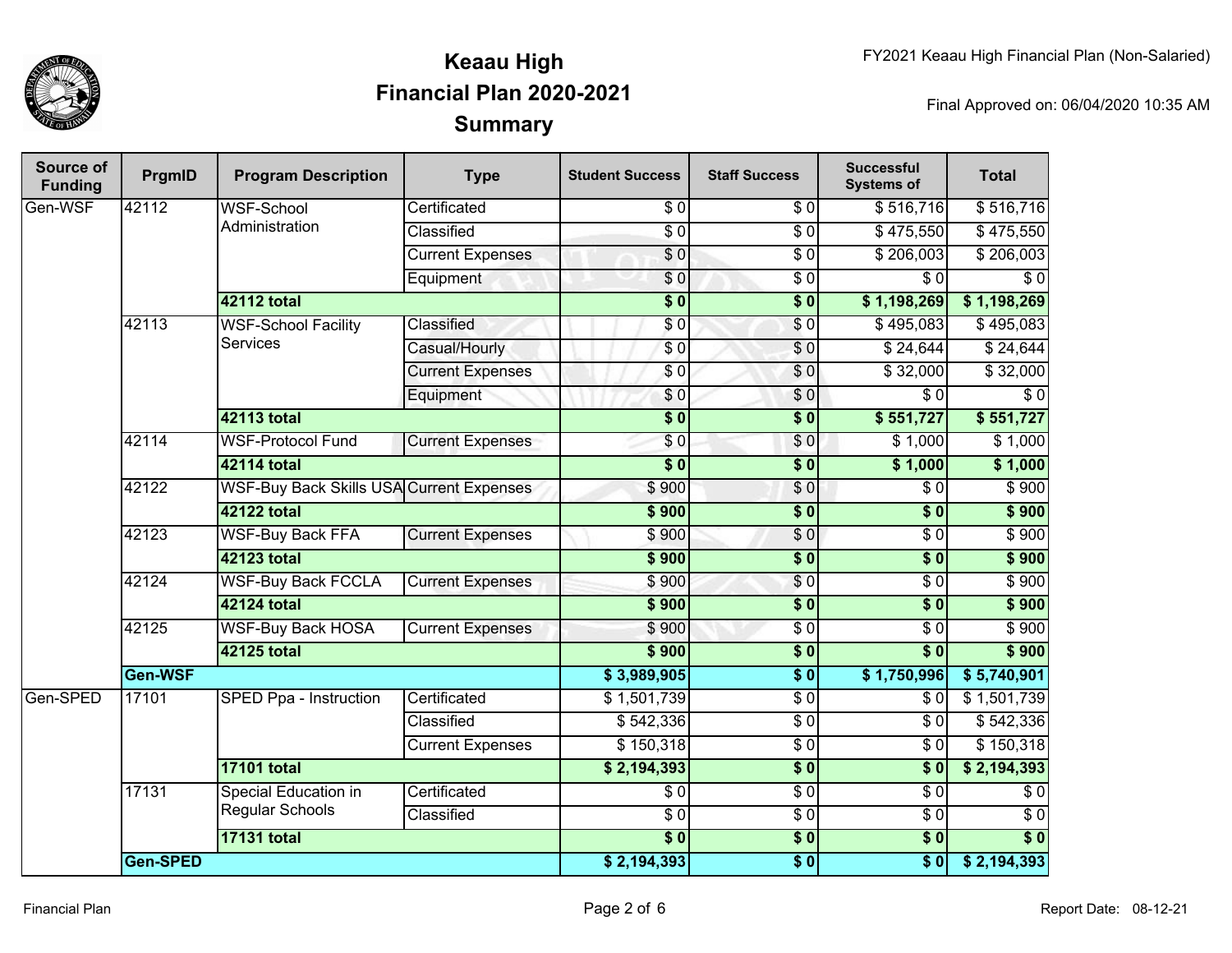

| Source of<br><b>Funding</b> | PrgmID    | <b>Program Description</b>                      | <b>Type</b>             | <b>Student Success</b>    | <b>Staff Success</b>      | <b>Successful</b><br><b>Systems of</b> | <b>Total</b>     |
|-----------------------------|-----------|-------------------------------------------------|-------------------------|---------------------------|---------------------------|----------------------------------------|------------------|
| Gen-Categ                   | 15849     | Gen Fund Voc & Applied<br>Technology            | Certificated            | \$130,586                 | \$0                       | \$0                                    | \$130,586        |
|                             |           |                                                 | Casual/Hourly           | $\overline{\$0}$          | $\overline{\$0}$          | $\overline{\$0}$                       | $\overline{\$0}$ |
|                             |           |                                                 | <b>Current Expenses</b> | $\overline{\$0}$          | $\overline{\$0}$          | $\overline{\$0}$                       | $\overline{\$0}$ |
|                             |           |                                                 | Equipment               | \$0                       | $\overline{50}$           | $\overline{\$0}$                       | $\overline{\$0}$ |
|                             |           | <b>15849 total</b>                              |                         | \$130,586                 | $\overline{\$0}$          | $\overline{\$0}$                       | \$130,586        |
|                             | 16817     | <b>Early College</b>                            | <b>Current Expenses</b> | \$0                       | $\sqrt{6}$                | $\overline{\$0}$                       | $\overline{\$0}$ |
|                             |           | <b>16817 total</b>                              |                         | $\overline{\$0}$          | $\overline{\$0}$          | $\overline{\$0}$                       | $\overline{\$0}$ |
|                             | 17229     | Voc Rehab - Work Study<br><b>Contract W/DHS</b> | <b>Current Expenses</b> | \$0                       | $\overline{\$0}$          | $\overline{\$0}$                       | $\overline{\$0}$ |
|                             |           | <b>17229 total</b>                              |                         | $\overline{\textbf{50}}$  | $\overline{\$0}$          | s <sub>0</sub>                         | \$0              |
|                             | 18864     | <b>Alternative Programs</b>                     | <b>Current Expenses</b> | \$0                       | $\overline{\$0}$          | $\overline{\$0}$                       | $\overline{\$0}$ |
|                             |           |                                                 | Equipment               | $\overline{\$0}$          | $\sqrt{6}$                | $\overline{\$0}$                       | $\overline{\$0}$ |
|                             |           | <b>18864 total</b>                              |                         | $\overline{\$0}$          | $\overline{\$0}$          | s <sub>0</sub>                         | $\overline{\$0}$ |
|                             | 27000     | Athletics-Transportation                        | <b>Current Expenses</b> | $\overline{\$0}$          | $\overline{\$0}$          | $\sqrt{6}$                             | $\overline{\$0}$ |
|                             |           | <b>27000 total</b>                              |                         | $\overline{\textbf{S}^0}$ | $\overline{\textbf{S}^0}$ | s <sub>0</sub>                         | $\overline{\$0}$ |
|                             | 27100     | Athletics-Salary                                | Casual/Hourly           | $\overline{\$0}$          | $\overline{S}0$           | $\overline{\$0}$                       | $\overline{\$0}$ |
|                             |           | <b>27100 total</b>                              |                         | $\overline{\$0}$          | $\overline{\$0}$          | $\overline{\$0}$                       | $\overline{\$0}$ |
|                             | 27300     | <b>Athletics-Gender Equity</b>                  | Casual/Hourly           | \$0                       | $\overline{\$0}$          | $\overline{\$0}$                       | $\overline{\$0}$ |
|                             |           |                                                 | <b>Current Expenses</b> | $\overline{\$0}$          | $\overline{\$0}$          | $\overline{\$0}$                       | $\overline{\$0}$ |
|                             |           | <b>27300 total</b>                              |                         | $\overline{\$0}$          | $\overline{\$0}$          | $\overline{\$0}$                       | $\overline{\$0}$ |
|                             | 27400     | Athletics-Supplies & Equip Current Expenses     |                         | \$0                       | $\overline{\$0}$          | $\overline{\$0}$                       | $\overline{\$0}$ |
|                             |           |                                                 | Equipment               | $\overline{\$0}$          | $\overline{\$0}$          | $\overline{\$0}$                       | $\overline{\$0}$ |
|                             |           | <b>27400 total</b>                              |                         | $\overline{\$0}$          | $\overline{\$0}$          | $\overline{\$0}$                       | $\overline{\$0}$ |
|                             | 27480     | <b>Athletic Trainers</b>                        | Classified              | \$120,534                 | $\overline{\$0}$          | $\overline{\$0}$                       | \$120,534        |
|                             |           |                                                 | <b>Current Expenses</b> | $\overline{\$0}$          | $\overline{\$0}$          | $\overline{\$0}$                       | $\overline{\$0}$ |
|                             |           | <b>27480 total</b>                              |                         | \$120,534                 | \$0                       | $\overline{\textbf{50}}$               | \$120,534        |
|                             | Gen-Categ |                                                 |                         | \$251,120                 | $\overline{\$0}$          | \$0                                    | \$251,120        |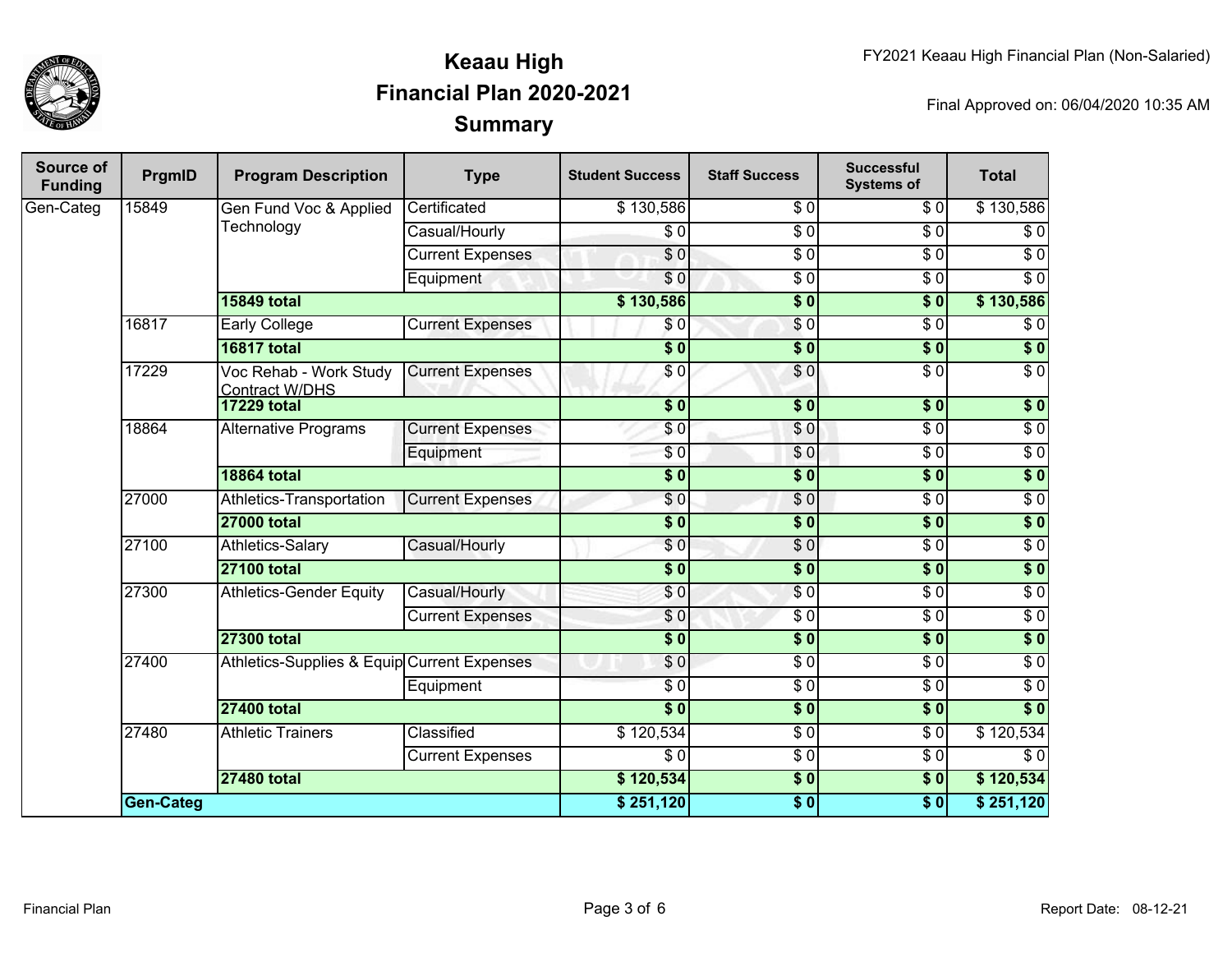

| Source of<br><b>Funding</b> | PrgmID          | <b>Program Description</b>                 | <b>Type</b>             | <b>Student Success</b> | <b>Staff Success</b> | <b>Successful</b><br><b>Systems of</b> | <b>Total</b>     |
|-----------------------------|-----------------|--------------------------------------------|-------------------------|------------------------|----------------------|----------------------------------------|------------------|
| Federal                     | 18902           | <b>ESEA Title I-Schools</b>                | Certificated            | \$65,293               | \$0                  | \$0                                    | \$65,293         |
|                             |                 |                                            | Casual/Hourly           | $\overline{\$0}$       | $\overline{\$0}$     | $\overline{30}$                        | \$0              |
|                             |                 |                                            | <b>Current Expenses</b> | $\overline{\$0}$       | $\overline{\$0}$     | $\overline{\$0}$                       | $\overline{\$0}$ |
|                             |                 |                                            | Equipment               | $\overline{\$0}$       | $\overline{\$0}$     | $\overline{30}$                        | $\overline{\$0}$ |
|                             |                 | <b>18902 total</b>                         |                         | \$65,293               | $\overline{\$0}$     | $\overline{\$0}$                       | \$65,293         |
|                             | 18935           | <b>ESEA Title I-Parent</b><br>Engagement   | <b>Current Expenses</b> | \$0                    | $\overline{\$0}$     | $\overline{S}0$                        | $\overline{\$0}$ |
|                             |                 | <b>18935 total</b>                         |                         | $\overline{\bullet}$   | $\sqrt{6}$           | $\overline{\$0}$                       | $\sqrt{6}$       |
|                             | 20657           | <b>Essa Title IIa Targeted</b><br>Prof Dev | <b>Current Expenses</b> | \$0                    | \$0                  | $\overline{\$0}$                       | $\overline{\$0}$ |
|                             |                 | <b>20657 total</b>                         |                         | $\sqrt{6}$             | $\overline{\$0}$     | $\overline{\$0}$                       | $\overline{\$0}$ |
|                             | 20697           | Essa Title IIa Prof Dev                    | <b>Current Expenses</b> | \$0                    | \$0                  | $\overline{S}0$                        | $\overline{S}0$  |
|                             |                 | <b>20697 total</b>                         |                         | \$0                    | $\overline{\$}0$     | $\overline{\$0}$                       | \$0              |
|                             | 35913           | <b>Sch Prgm Food Services</b>              | Classified              | \$0                    | \$0                  | $\overline{S}0$                        | $\sqrt{6}$       |
|                             |                 |                                            | Casual/Hourly           | \$0                    | $\sqrt{0}$           | $\overline{S}0$                        | $\overline{S}0$  |
|                             |                 | <b>35913 total</b>                         |                         | $\overline{\$0}$       | $\sqrt{6}$           | \$0                                    | $\overline{\$0}$ |
|                             | Federal         |                                            |                         | \$65,293               | $\overline{\$0}$     | $\overline{\$0}$                       | \$65,293         |
| Gen-Cent                    | 35163           | <b>Food Services-General</b>               | Classified              | \$0                    | \$0                  | $\sqrt{6}$                             | $\sqrt{6}$       |
|                             |                 | Fund                                       | Casual/Hourly           | \$0                    | $\overline{60}$      | $\overline{S}0$                        | $\overline{S}0$  |
|                             |                 | 35163 total                                |                         | $\overline{\$0}$       | $\overline{\$0}$     | $\overline{\$0}$                       | $\overline{\$0}$ |
|                             | 37721           | <b>Athletic Travel</b>                     | <b>Current Expenses</b> | \$0                    | $\sqrt{6}$           | $\overline{S}0$                        | $\sqrt{6}$       |
|                             |                 | 37721 total                                |                         | $\overline{\$0}$       | $\overline{\$0}$     | $\overline{\$0}$                       | $\overline{\$0}$ |
|                             | <b>Gen-Cent</b> |                                            |                         | $\overline{\$0}$       | $\sqrt{6}$           | $\overline{\$0}$                       | $\overline{\$0}$ |
| Special                     | 13173           | <b>DHHS-Project HI Aware</b>               | Casual/Hourly           | $\overline{S}0$        | $\overline{\$0}$     | $\sqrt{6}$                             | $\overline{S}0$  |
|                             |                 |                                            | <b>Current Expenses</b> | $\overline{S}0$        | $\sqrt{6}$           | $\overline{S}0$                        | $\overline{S}0$  |
|                             |                 | <b>13173 total</b>                         |                         | $\overline{\$0}$       | $\overline{\$0}$     | $\overline{\$0}$                       | $\overline{\$0}$ |
|                             | 15754           | Voc Ed-Program                             | Casual/Hourly           | $\overline{S}0$        | $\overline{60}$      | $\overline{S}0$                        | $\overline{S}0$  |
|                             |                 | Improvement FY19                           | <b>Current Expenses</b> | $\overline{\$0}$       | $\overline{\$0}$     | $\sqrt{6}$                             | $\overline{50}$  |
|                             |                 |                                            | Equipment               | $\sqrt{6}$             | $\overline{\$0}$     | $\sqrt{6}$                             | $\sqrt{6}$       |
|                             |                 | <b>15754 total</b>                         |                         | $\overline{\$0}$       | $\overline{\$}0$     | $\sqrt{6}$                             | $\overline{\$0}$ |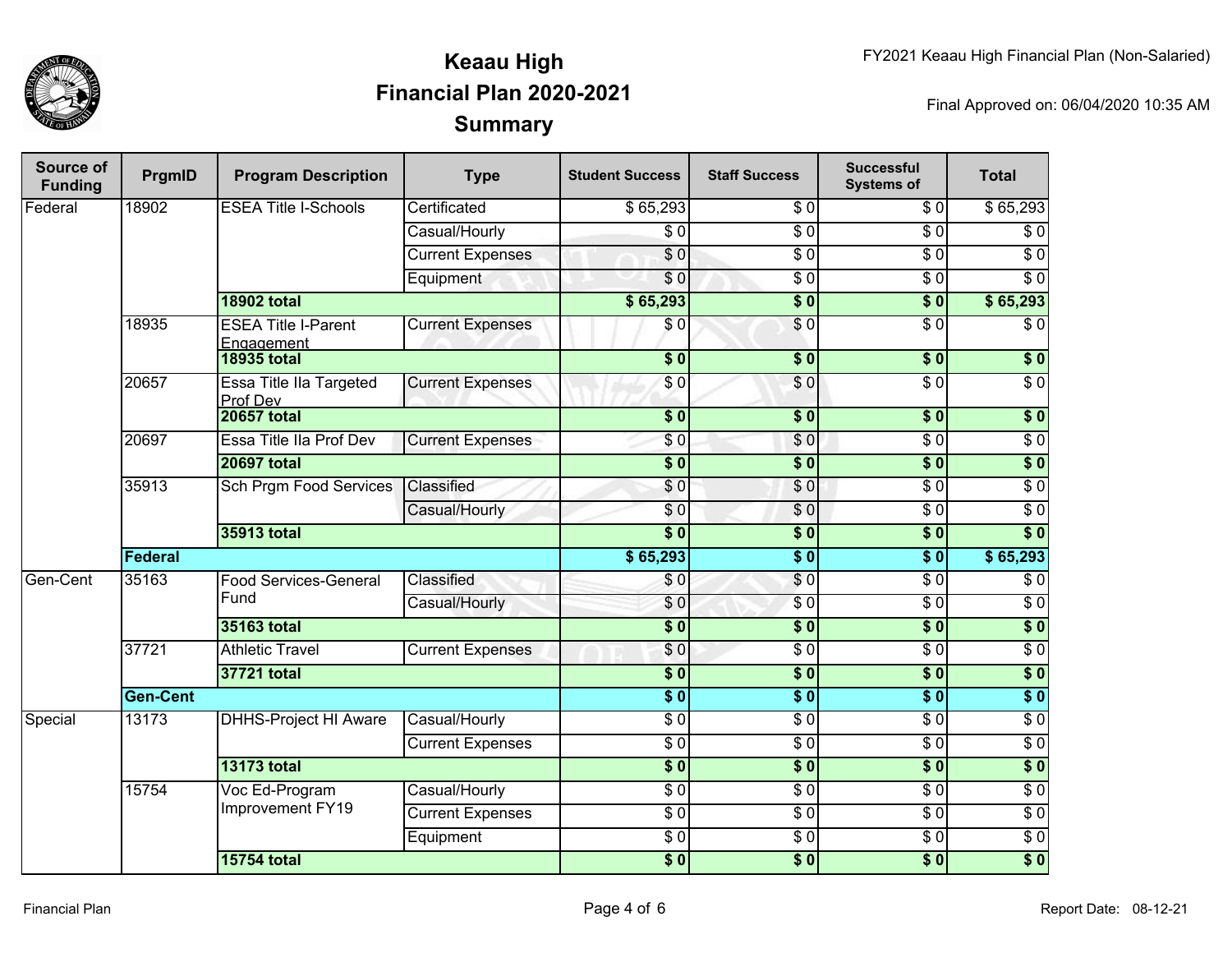

| <b>Source of</b><br><b>Funding</b> | PrgmID            | <b>Program Description</b>                           | <b>Type</b>             | <b>Student Success</b>                  | <b>Staff Success</b>     | <b>Successful</b><br><b>Systems of</b> | <b>Total</b>     |
|------------------------------------|-------------------|------------------------------------------------------|-------------------------|-----------------------------------------|--------------------------|----------------------------------------|------------------|
| Special                            | 18090             | NCLB-Sdfsc-Project HI<br><b>Aware Sct</b>            | Casual/Hourly           | \$0                                     | \$0                      | \$0                                    | $\overline{60}$  |
|                                    |                   | <b>18090 total</b>                                   |                         | \$0]                                    | \$0                      | $\overline{\$0}$                       | $\sqrt{6}$       |
|                                    | 19062             | <b>DOD-Fed Connected</b><br><b>Student Incentive</b> | <b>Current Expenses</b> | \$0                                     | $\sqrt{6}$               | $\overline{\$0}$                       | $\overline{\$0}$ |
|                                    |                   | <b>19062 total</b>                                   |                         | \$0]                                    | $\frac{1}{2}$            | $\sqrt{5}$                             | \$0              |
|                                    | 35304             | Food Services-Special<br>Fund                        | <b>Current Expenses</b> | \$0                                     | $\overline{\frac{6}{9}}$ | $\sqrt{6}$                             | $\sqrt{6}$       |
|                                    |                   | 35304 total                                          |                         | $\overline{\boldsymbol{50}}$            | \$0                      | $\overline{\$0}$                       | $\sqrt{6}$       |
|                                    | <b>Special</b>    |                                                      |                         | $\vert \boldsymbol{\overline{s}} \vert$ | $\sqrt{6}$               | $\overline{\$0}$                       | $\sqrt{6}$       |
| <b>Trust</b>                       | 16616             | Project Lead the Way                                 | <b>Current Expenses</b> | \$0                                     | $\overline{\$0}$         | $\overline{\$0}$                       | $\sqrt{6}$       |
|                                    |                   |                                                      | Equipment               | \$0                                     | \$0                      | $\overline{\$0}$                       | $\overline{60}$  |
|                                    |                   | <b>16616 total</b>                                   |                         | \$0                                     | $\sqrt{6}$               | $\overline{\$0}$                       | $\overline{\$0}$ |
|                                    | 27200             | <b>Athletics</b>                                     | Casual/Hourly           | $\overline{\$0}$                        | \$0                      | $\sqrt{6}$                             | $\overline{60}$  |
|                                    |                   |                                                      | <b>Current Expenses</b> | \$0                                     | \$0                      | $\sqrt{6}$                             | $\sqrt{6}$       |
|                                    |                   | 27200 total                                          |                         | $\overline{\$0}$                        | \$0                      | \$0                                    | $\sqrt{50}$      |
|                                    | <b>Trust</b>      |                                                      |                         | $\overline{\$0}$                        | $\overline{\$0}$         | $\overline{\$0}$                       | $\sqrt{6}$       |
| Inter Xfer                         | 16355             | <b>Driver and Traffic Safety</b><br>Education        | Casual/Hourly           | \$0                                     | \$0                      | $\sqrt{6}$                             | $\sqrt{6}$       |
|                                    |                   |                                                      | <b>Current Expenses</b> | \$0                                     | $\overline{\$0}$         | $\sqrt{6}$                             | $\sqrt{6}$       |
|                                    |                   |                                                      | Equipment               | \$0                                     | \$0                      | $\sqrt{6}$                             | $\sqrt{6}$       |
|                                    |                   | 16355 total                                          |                         | $\overline{\$0}$                        | $\overline{\$0}$         | \$0]                                   | $\overline{\$0}$ |
|                                    | <b>Inter Xfer</b> |                                                      |                         | $\overline{\$0}$                        | $\sqrt{6}$               | $\overline{\$0}$                       | $\overline{\$0}$ |
| <b>Grand Total</b>                 |                   |                                                      |                         | \$6,500,711                             | $\sqrt{6}$               | \$1,750,996                            | \$8,251,707      |